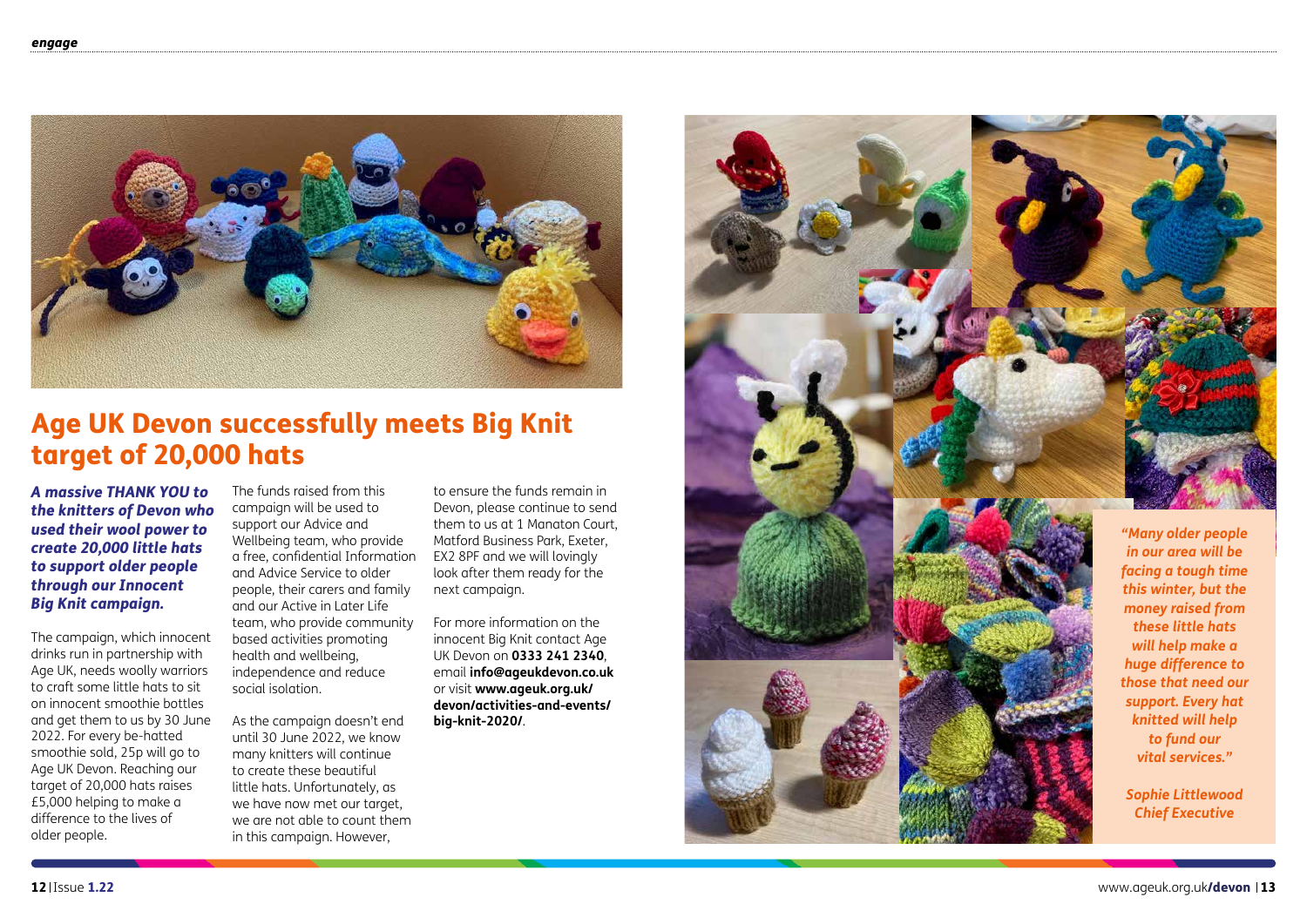# Fundraising

### **10 July 2022**

A fantastic open water swimming event at Roadford Lake where you are not normally allowed to swim! Swimmers and triathletes will be able to register for one of four different distances, starting at different times, to raise funds for Age UK Devon. Participants will receive a free silicon swim hat and a medal for finishing.

Distances available are 2000mtrs, 1500mtrs, 1000mtrs, 500 mtrs.

For more information about the event including registration and fundraising requirements, please contact us on **0333 241 2340** or email **info@ageukdevon.co.uk**.

**10-18 September 2022**

Our week-long event will offer older people a varied programme of health and wellbeing activities delivered by us and our partner organisations across Devon.

We want to encourage older people who are physically inactive and/or feeling socially isolated to come along and have a go at joining in with a local community activity. There will be nominal charges for some activities whilst others will be free-of-charge.

As plans for this week unfold, they will be published on our website **www.ageuk.org.uk/devon**.

### **Roadford Lake Sponsored Swim**





### **Age UK Devon's Big Activity Week**

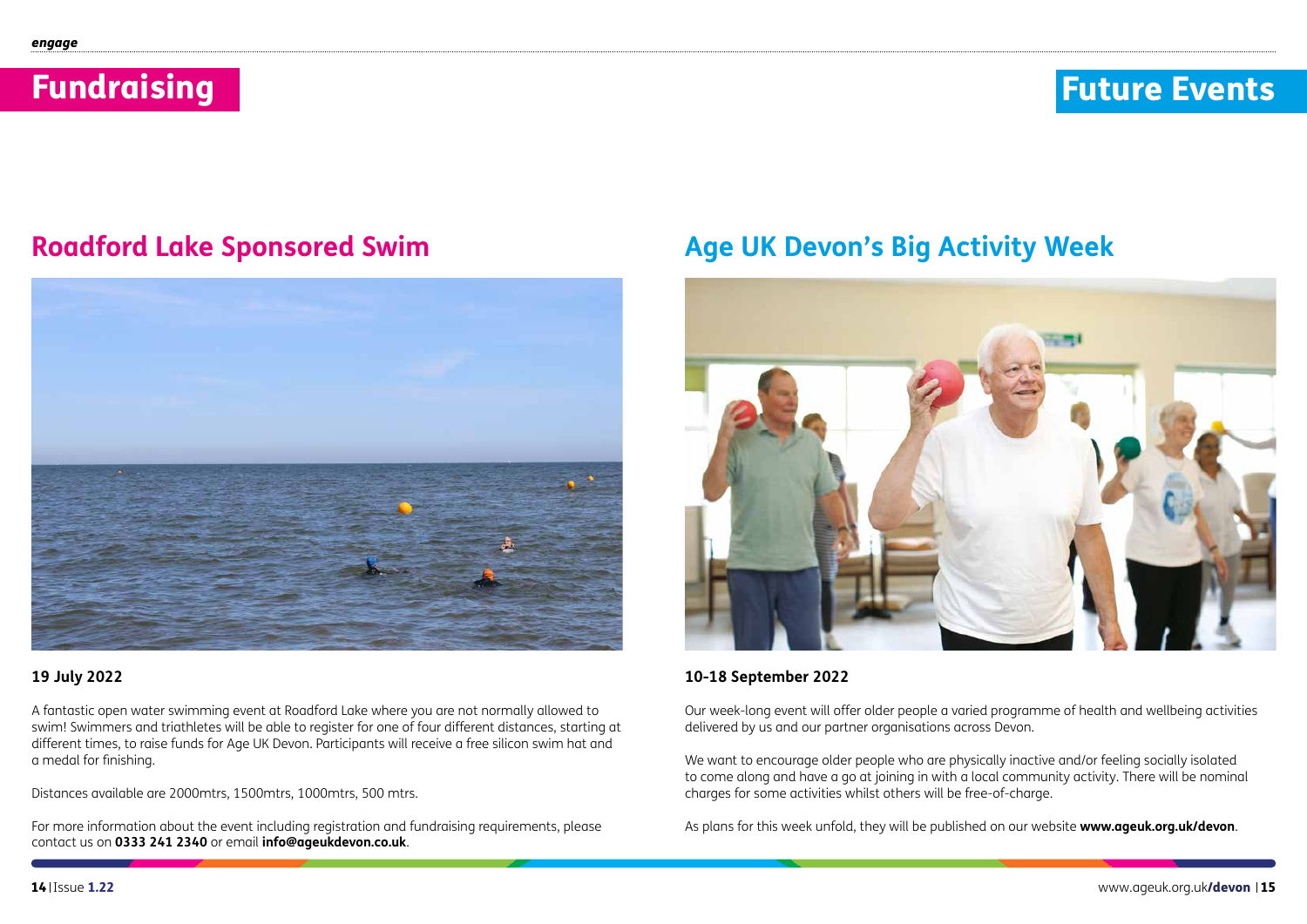## Focus on Volunteers

### Meet our Volunteers



*Volunteers are vital support for all our services. Without them we wouldn't be able to help as many older people as we do within the Devon community. Anyone can be a volunteer as we have a variety of roles which suit different people and different skills. We have volunteers who provide as little or as much time as they are able, and we are always grateful to them.*

In return our volunteers improve their own wellbeing with the feel good factor of helping others and feeling valued as a consequence, gain new skills and experience and meet people they wouldn't ordinarily have. Don't take our word for it here two of our Social Activities Volunteers explore the roles they play at Age UK Devon.

### **Sara Williams**

Sara joined us in November 2021 as our Social Activities Volunteer supporting our Social Café in Dawlish. All our Social Cafes across Devon aim to breakdown the isolation caused by the Covid-19 lockdowns and help those over 50 improve their mental health and wellbeing by connecting with others in their community. Alongside our Active in Later Life Co-ordinator Sara has helped this group not only grow in numbers but also evolve to include weekly activities such as bingo for those who regularly attend to enjoy.

#### **What does Volunteering mean to you?**

I've only been a volunteer for a short time, but it has had a massive positive impact on my life. I moved from London (just prior to the pandemic) to Dawlish because I craved being part of a community. I wanted to live in and be a contributing member of a place that still upheld the value of caring for and supporting 'thy neighbour'.

As a cause of the pandemic, I spent months at home on my own. It was lonely and made me realise how much pleasure a simple conversation could bring. So, when the opportunity arose with Age UK Devon, I jumped at it as it gave me an opportunity to give my time to a cause I feel passionately about.

That said, I don't feel like a volunteer because I don't feel like I'm giving up any of my time. Instead, I feel like I have everything to gain, and consider the people I have met through the social café as friends.

In short what volunteering means to me:

- Allows me to give my time to a cause I feel passionate about
- Being a part of my community
- Socialising with new and interesting people
- Being a supportive ear to listen to any frustrations or worries



*"I don't feel like a volunteer because I don't feel like I'm giving up any of my time"*

*Sara Williams Social Activities Volunteer*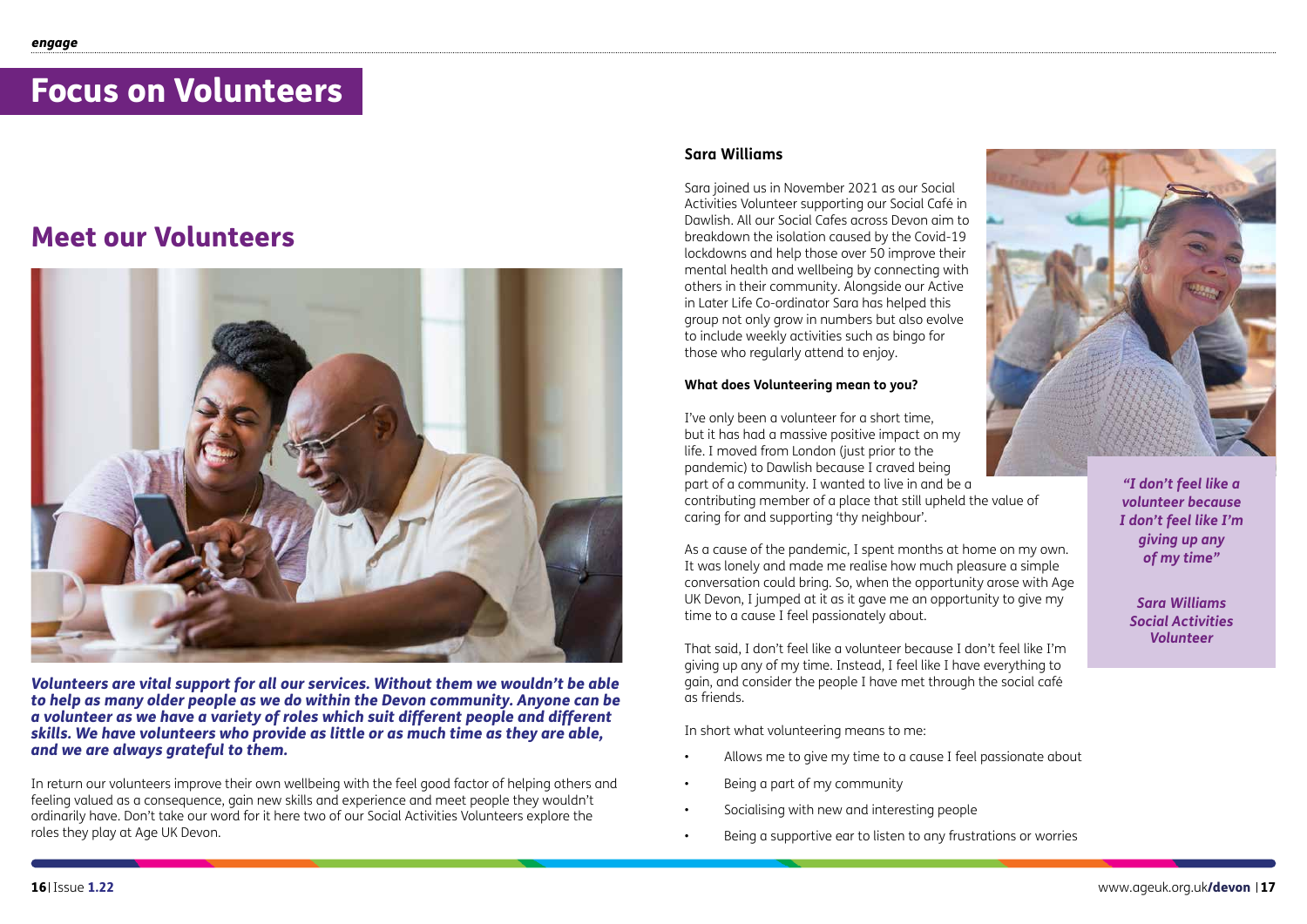Unfortunately, once my time freed up again the session had been stopped. However shortly after Teignmouth started at a time that suited and I played there until they also changed their times. Luckily Newton Abbot 66 play when I can attend so I moved clubs again. With other commitments, work etc, people have, the timing of sessions become very important.

### **What is your Role as a Walking Football Volunteer?**

My volunteer day starts with checking the kit we need and making sure the footballs are inflated. I then arrive at least 30 to 40 minutes before the session starts. First task is to get the gates to the pitch opened and liaise with the Devon F.A. official as to any issues regarding our time there. This could be anything from pitch sharing to moving our post-match drinks venue. The lads did like it when we used the Devon F.A. boardroom due to the clubhouse being decorated and having tea amongst the trophies. Next, I prepare the pitch by moving the portable goals to an appropriate position for our games and training and using our markers set out any warm up drills. Hopefully the participants are now starting to arrive, and I finally adjust the size of the pitch to accommodate 6,5 or 4 aside depending on numbers.

If we have new participants attending the session, we assemble and start with a get to know each other name call and then we're off. Before any match we run our warm up drills, which I use to analyse the participants aiming to equally distribute players fairly when matching the two teams. We've found our games work best split into 10-minute sessions with quick drinks break in between. After our matches we go into the clubhouse to refill our fuel tanks with tea, coffee and biscuits. It is also the opportunity to take any payments and have a social catch up with one another.

My last task at the ground is to make sure all the footballs, the markers and the bibs are back in the kit bag. Once home my only task left from the session is to wash the bibs ready for next time.

If hearing from our Social Activities Volunteers has inspired you to explore volunteering with us details of all volunteering opportunities can be found on our website at **www.ageuk.org.uk/devon/get-involved/volunteer/** or contact us on **0333 241 2340** or email **info@ageukdevon.co.uk**.

### **Stuart West**

Stuart West is an Age UK Devon Social Activities Volunteer, who supports and participates in our Introduction to Walking Football sessions based at Newton Abbot.

#### **What do you enjoy about Walking Football?**

The enjoyment of playing walking football takes in all aspects of being involved in a sport that one loves. To be buying boots and kit in your sixties to wear yourself and not just buying it for grandkids is a great pleasure. Even if the shop assistant has a

strange look on his face when you're trying on boots! The pleasure walking football brings from just walking out onto the modern 3G pitches is exhilarating. When sharing a pitch with other clubs it's amazing how age seems to disappear, with all age groups having mutual respect. Of course, the thrill of scoring a goal, making a great save or tackle never leaves you.

Another aspect of walking football I enjoy is promoting the sport and it's great to see someone who has not played football before or believes they cannot play anymore take to the pitch and thoroughly enjoy it.

#### **What do you see as the health benefits to playing Walking Football?**

The health benefits are huge, playing walking football has given me enthusiasm to train outside of sessions. I am spurred on to train for sessions in the form of long walks that I probably wouldn't do if the goal of playing walking football was not there. I know I would soon become a couch potato instead I aim for a minimum of 10000 steps up to 20000 steps a day all because of walking football.

Also, a huge thing walking football helps is one's mental health. I'm now a carer for my mother and would interact with practically nobody if I didn't play walking football. It's great to meet up with your club mates, have a chat, get out of the house and socialise with like-minded people.

### **How did you get into Walking Football?**

I got into walking football a few years ago in my early fifties after I had seen it was being played elsewhere in the country. I searched on the internet to find a session near me, at the time I was around Torquay and there was a session in Barton, so I went to it and enjoyed it. It was indoors but enjoyable. I then had other commitments and for a while I couldn't make the morning sessions.



*"It's great to see someone who has not played football before or believes they cannot play anymore take to the pitch and thoroughly enjoy it."*

> *Stuart West Social Activities Volunteer*

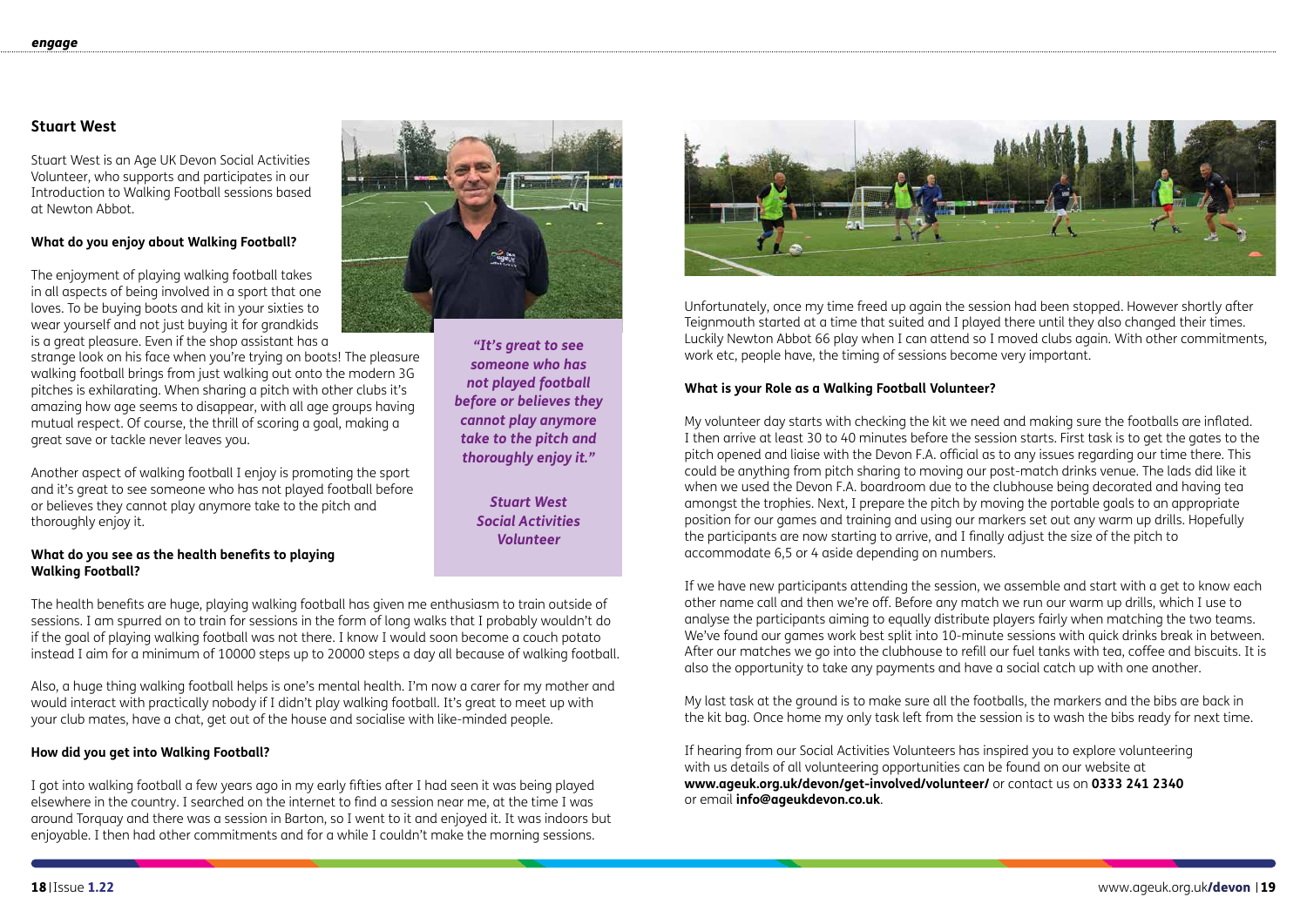### Other News

### The Deprivation of Liberty Safeguards are being replaced by a completely new system; *Liberty Protection Safeguards (LPS)*.

LPS were introduced in the Mental Capacity (Amendment) Act (2019) and the Government are due to announce when they will come into force, following a public consultation on the new Code of Practice in 2022.

These significant changes will impact on the way we all work, when considering whether a person is experiencing a deprivation of their liberty and how this will be authorised.

### **What are the Liberty Protection Safeguards?**

• They will provide protection for people aged 16 or over, who lack mental capacity to consent to their care and treatment and are deprived of their liberty.

• The LPS will apply to individuals experiencing a mental disorder which includes but is not limited to; Dementia type illnesses, Autism, a Learning Disability or an Acquired Brain Injury.

• The Liberty Protection Safeguards have been designed to put the rights and wishes of the individual concerned at the centre of all decision-making.

### **The LPS applies in a variety of settings.**

The Liberty Protection Safeguards will apply to individuals residing in hospitals, Care Homes and domestic settings who need to be deprived of their liberty.

Domestic settings include:

- the person's own home and family home
- shared lives
- supported living

This change ensures that all individuals who need to be deprived of their liberty will have their rights protected under the Liberty Protection Safeguards, regardless of where they reside.

#### **What assessments are needed to authorise a deprivation of liberty under Liberty Protection Safeguards?**

1. a capacity assessment

2. a 'medical assessment' to determine whether the person has a mental disorder

3. a 'necessary and proportionate' assessment to determine if the arrangements are necessary to prevent harm to the person and proportionate to the likelihood and seriousness of that harm

#### **There is greater involvement for families.**

There will be an explicit duty to consult those

### Getting ready for the New Liberty Protection Safeguards Legal Framework

caring for the person and with those interested in the person's welfare.

Family members or others close to the person will also be able to raise concerns throughout the process and in response to any authorisation of a deprivation of liberty under LPS.

### **The LPS introduces the 'Responsible Body'.**

The 'Responsible Body' is responsible for authorising a deprivation of liberty. There will be different Responsible Bodies in different settings. It could be an NHS Trust or Clinical Commissioning Group and in other cases it could be the Local Authority.

### **The LPS introduces the Approved Mental Capacity Professional (AMCP).**

There will be an opportunity for a family member or someone else close to the person, if they are willing and able, to represent and support the person through the process as an "Appropriate Person". Devon County Council has set up an LPS Project Group to ensure the Local Authority is prepared for LPS and its new statutory duties. Importantly the group are looking at what the change to LPS means for the person themselves, staff, providers and wider services.

Where the person objects to their care and treatment at the specified place, (or the care is provided in an independent hospital), the case must be considered by an Approved Mental Capacity Professional (AMCP).

This provides an additional protection. The Responsible Body may also refer other cases to the AMCP. The AMCP can accept those referrals and consider those cases too.

The AMCP will review the information on which the Responsible Body relies, meet with the person if appropriate and practicable, and complete consultation if appropriate and practicable.

### **What is Devon County Council Adult Social Care doing in preparation?**

For further information and updates please visit the Devon County Council website at **www.devon.gov.uk/care-and-health/adults/ mental-capacity/deprivation-of-liberty/**

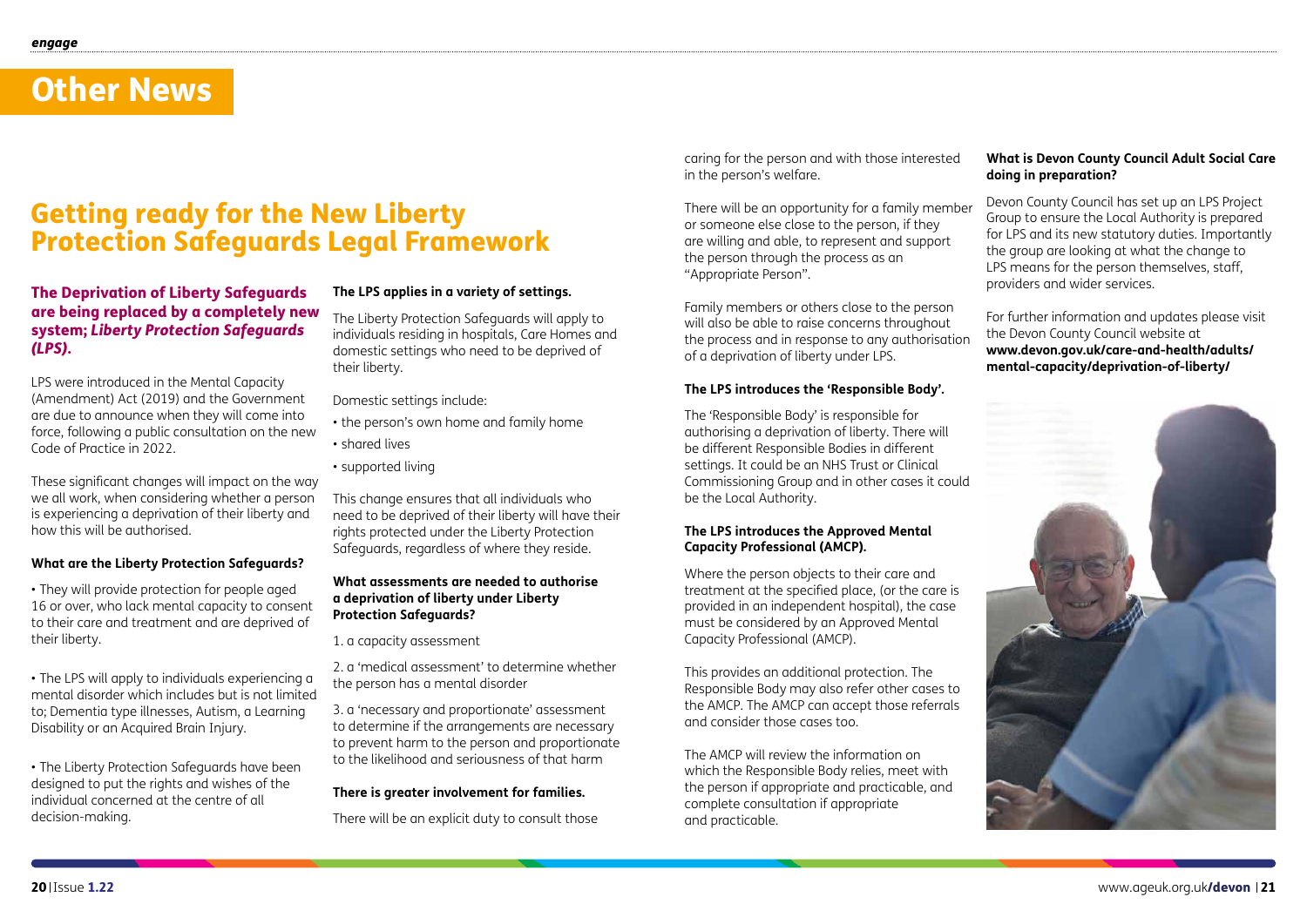### East Devon

### **Body Moves**

Every Tuesday

11.30am - 12.30pm

Seaton Methodist Church 3 valley View Seaton EX12 2JN

£3 per session with the first session free

### **Drop In Coffee Morning**

Every Wednesday

10.00am - 12.00pm

Number One 1 Harepath Road Seaton EX12 3JQ

### **Knit and Natter**

Every Thursday

1.30pm - 3.30pm

Number One 1 Harepath Road Seaton EX12 3JQ

### **Outdoor Activity Club**

Every 2nd & 4th Monday of the month

10.00am - 12.00pm

Stover Country Park Newton Abbot TQ12 6QG

£3 per session

### **Social Cafe**

Every Tuesday

10.00am - 12.00pm

The Strand Centre 32 The Strand Dawlish EX7 9PT

### **Seated Exercise Classes**

1st & 3rd Tuesday of the month

12.30pm - 1.30pm

Dawish Methodist Church Brunswick Place Dawlish EX7 9PB

£4 per session with refreshments included

### **An Introduction to Walking Football**

Every Tuesday

10.30am - 12.00pm

Devon FA Club House Newton Abbot TQ12 1EJ

£4 per session

### **Women's Walking Football**

Every Wednesday

4.30pm - 5.30pm

Dawlish Leisure Centre Sandy Lane Dawlish EX7 0AF

First session free then £4 per session

### **Swim to the Sea**

For anyone aged 55 and over to learn how to safely swim in open water at Teignmouth Beach, with qualified trainers and lifeguards.

Each wave is £40 including refreshments

Next wave is due to begin on Thursday 9 June 2022

### **Social Cafe**

### Every Thursday

10.30am - 12.00pm

Zest Cafe 9 Black Lion Yard Honiton EX14 1ES

### **Knit and Chat**

Every Thursday

10.00am - 12.00pm

Wings Bar 33 -35 Imperial Road Exmouth EX8 1DB

**COOPER** 

£1 per session

### Exeter

### **An introduction to walking football for those over 50**

Every Friday

11.00am - 12.00pm

Wonford Sports Centre Rifford Road Exeter EX2 6NF

£4 per session

### **Chatty Walk**

Every Monday

10.00 - 11.00am

Isca Bowls Centre Summer Lane Exeter EX4 8NT

### North Devon

### **Women's Walking Football**

Every Wednesday

10.30am - 11.30am

Tarka Tennis 7 Brethren Bank Barnstaple EX31 2AS

First session free then £3 per session

### **Tea and IT**

Every Thursday

2.00pm - 4.00pm

Bideford Library New Road Bideford EX39 2HR

£3 per group session

### Our Community Activities

### **Teignbridge**

*For more information about any of our community activities and to book a place, please call us on 0333 241 2340 or email info@ageukdevon.co.uk*